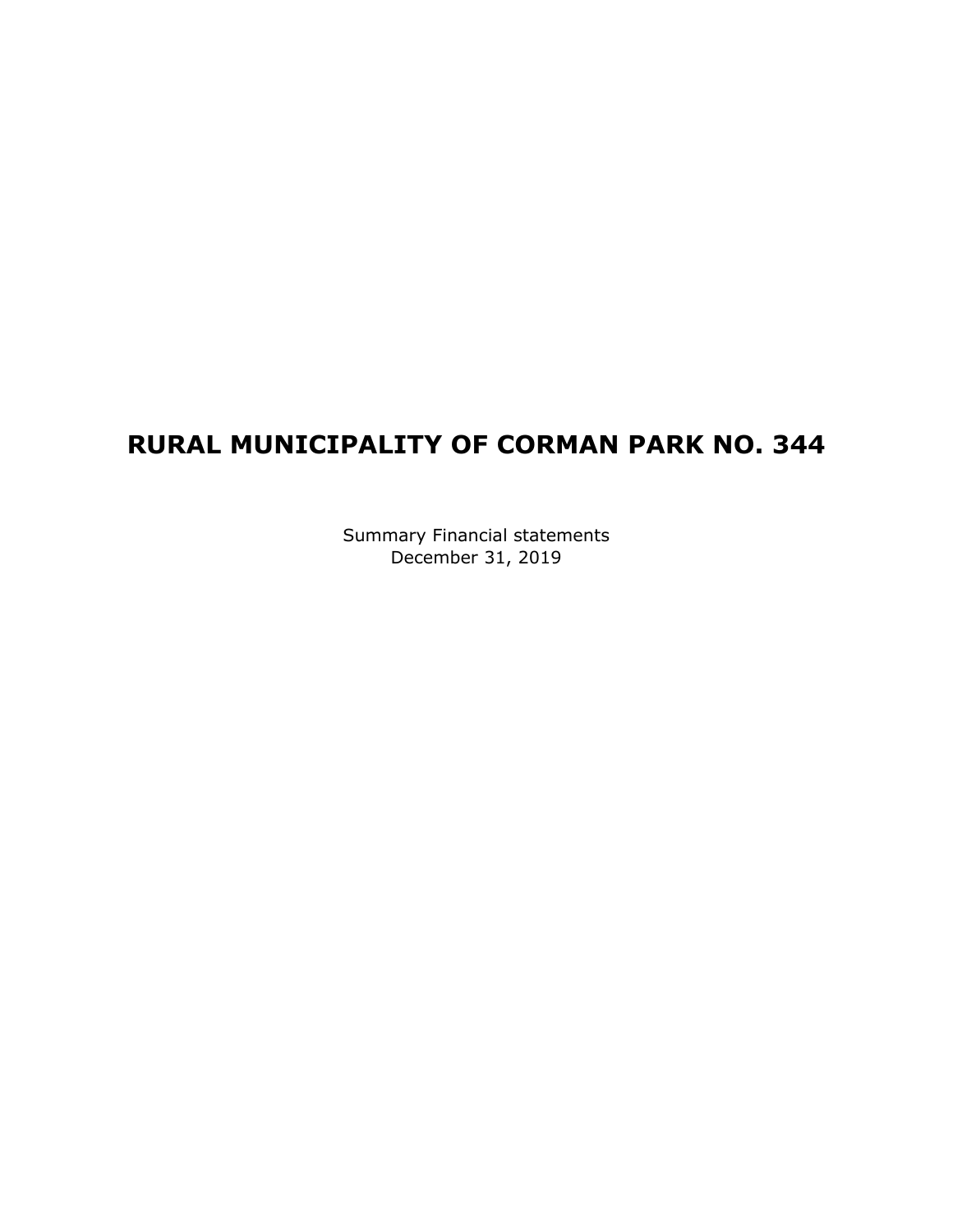To the Ratepayers of

Rural Municipality of Corman Park No. 344 (the "Municipality")

The Municipality's management is responsible for the preparation and presentation of the accompanying summary financial statements derived from the audited financial statements of the Municipality as at December 31, 2019 and for the year then ended prepared in accordance with Canadian public sector accounting standards. The preparation of the summary statements derived from the audited financial statements require management to determine the information that needs to be reflected in the summary financial statements so that they are consistent with all material respects with or represent a fair summary of the audited financial statement. This responsibility includes selecting appropriate accounting policies and making objective judgments and estimates in accordance with Canadian public sector accounting standards.

In discharging its responsibilities for the consistency with or representation of a fair summary of the audited financial statements, management is responsible for the appropriate consideration of the following matters:

(a) whether information in the summary financial statements is in agreement with the related information in a complete set of the complete audited financial statements; and

(b) whether, in all material respects, the summary financial statements contain the information necessary to avoid distorting or obscuring matters disclosed in the related complete audited financial statements, including the notes thereto.

In discharging its responsibilities for the integrity and fairness of the financial statements and for the accounting systems from which they are derived, management maintains the necessary systems of internal controls designed to provide assurance that transactions are authorized, assets are safeguarded and proper records are maintained.

Ultimate responsibility for the financial statements to the ratepayers of the municipality lies withe Council who review the financial statements in detail with management prior to their approval for publication.

Reeve Administrator Administrator Administrator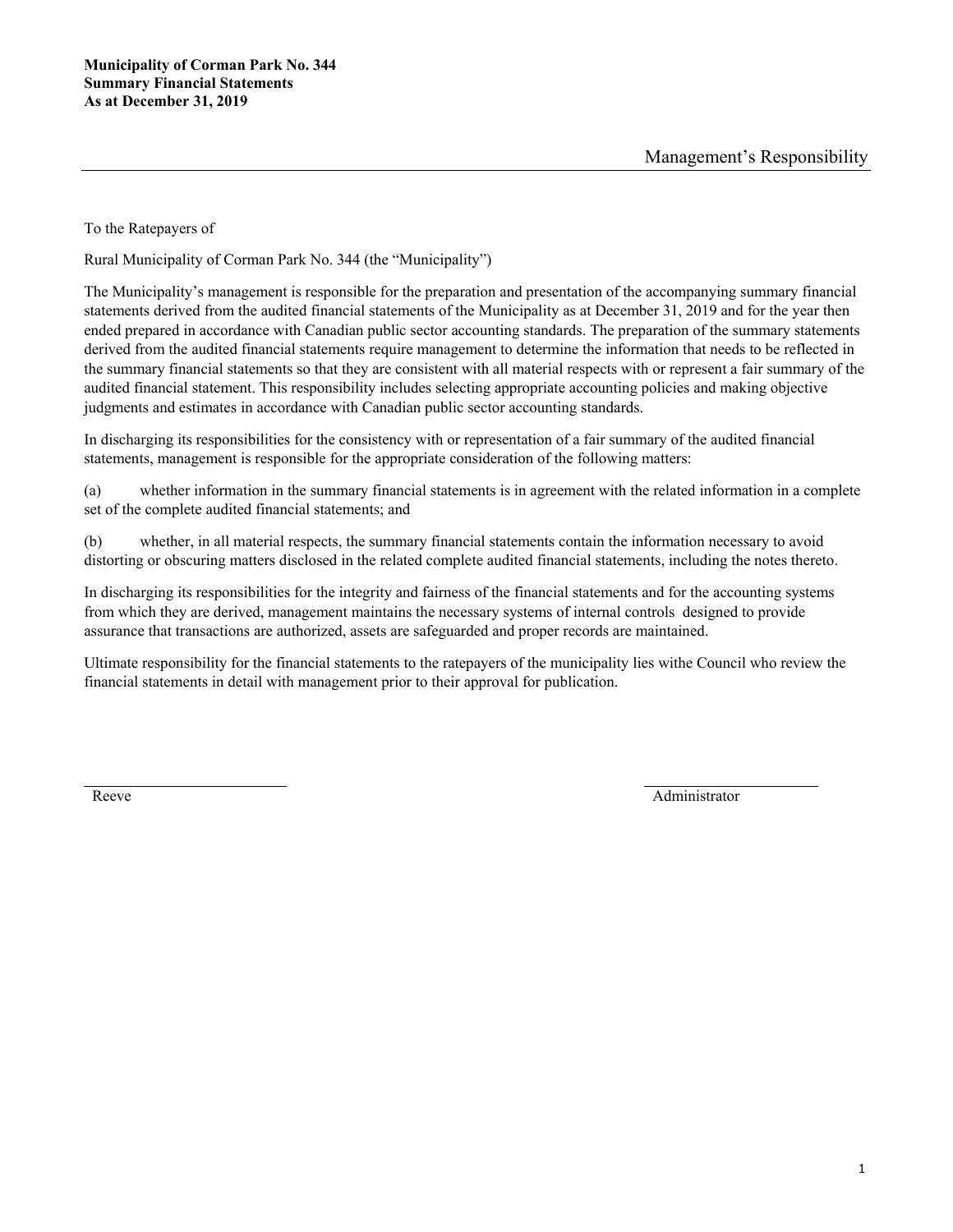# Deloitte.

Deloitte LLP 122 1st Avenue S Suite 400 Nutrien Tower Saskatoon SK S7K 7E5 Canada

Tel: 306-343-4400 Fax: 306-343-4480 www.deloitte.ca

## **Independent Auditor's Report**

To the Reeve and Council of Rural Municipality of Corman Park No. 344

### **Report of the Independent Auditor on the Summary Financial Statements**

#### **Opinion**

The summary financial statements, which comprise the summary statement of financial position as at December 31, 2019, and the summary statements of operations, change in net financial assets, and cash flow for the year then ended, and related notes, are derived from the audited financial statements of the Rural Municipality of Corman Park No. 344 (the "Municipality") for the year ended December 31, 2019.

In our opinion, the accompanying summary financial statements are a fair summary of the audited financial statements in accordance with the criteria disclosed in Note 1 to the summary financial statements.

#### **Summary Financial Statements**

The summary financial statements do not contain all the disclosures required by Canadian public sector accounting standards ("PSAS"). Reading the summary financial statements and the auditor's report thereon, therefore, is not a substitute for reading the Municipality's audited financial statements and the auditor's report thereon.

The summary financial statements, and the audited financial statements, do not reflect the effects of events that occurred subsequent to the date of our report on those financial statements.

#### **The Audited Financial Statements and Our Report Thereon**

We expressed an unmodified audit opinion on the audited financial statements in our report dated May 25, 2020.

#### **Management's Responsibility for the Summary Financial Statements**

Management is responsible for the preparation of the summary financial statements in accordance with the criteria disclosed in Note 1 to the summary financial statements.

#### **Auditor's Responsibility**

Our responsibility is to express an opinion on whether the summary financial statements are a fair summary of the audited financial statements, based on our procedures, which were conducted in accordance with Canadian Auditing Standard 810, *Engagements to Report on Summary Financial Statements*.

Deloitte LLP

Chartered Professional Accountants Saskatoon, Saskatchewan June 2, 2020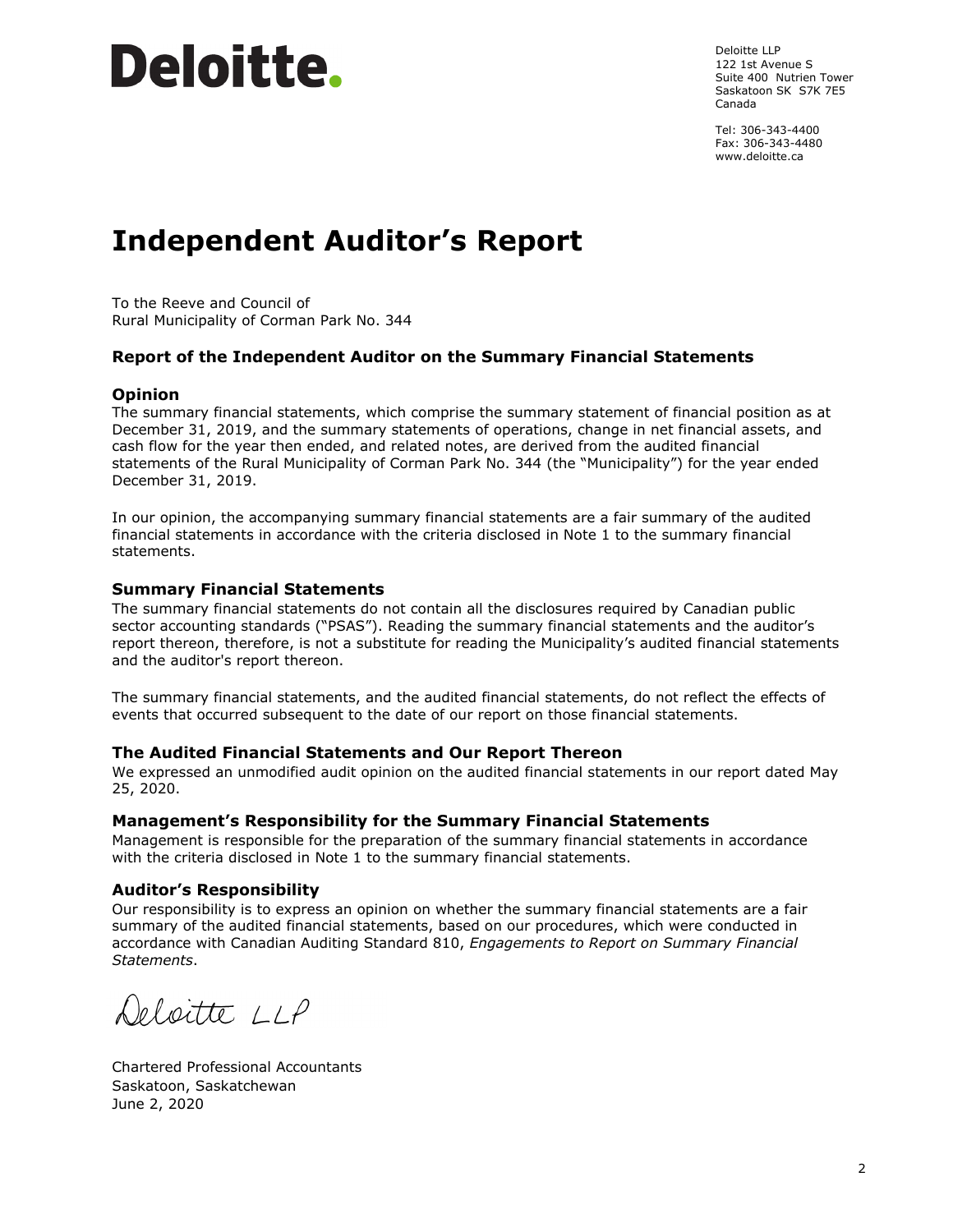#### **Rural Municipality of Corman Park No. 344 Summary Statement of Financial Position As at December 31, 2019** Statement 1

|                                  | 2019       | 2018       |
|----------------------------------|------------|------------|
| <b>FINANCIAL ASSETS</b>          | <b>S</b>   | \$         |
| Cash and Temporary Investments   | 21,612,353 | 18,954,157 |
| Taxes Receivable - Municipal     | 2,023,491  | 1,755,861  |
| Other Accounts Receivable        | 1,423,204  | 2,092,547  |
| Land for Resale                  | 23,734     |            |
| Long-Term Investments            | 144,987    | 139,829    |
| Loan Receivable                  | 1,976,899  | 708,759    |
| <b>Total Financial Assets</b>    | 27,204,668 | 23,651,153 |
| <b>LIABILITIES</b>               |            |            |
| <b>Accounts Payable</b>          | 10,528,862 | 6,860,340  |
| Deposits                         | 39,950     | 45,050     |
| Deferred Revenue                 | 322,272    | 254,094    |
| Decomissioning Obligations       | 137,080    | 137,080    |
| Liability for Contaminated Sites | 40,464     | 39,670     |
| Long-Term Debt                   | 3,361,126  | 1,646,705  |
| <b>Total Liabilities</b>         | 14,429,754 | 8,982,939  |
|                                  |            |            |
| <b>NET FINANCIAL ASSETS</b>      | 12,774,914 | 14,668,214 |
|                                  |            |            |

#### **NON-FINANCIAL ASSETS**

| Tangible Capital Assets           | 37,279,706 | 33,033,370   |
|-----------------------------------|------------|--------------|
| Prepayments and Deferred Charges  | 69.307     | 62,504       |
| Inventories                       | 1.419.184  | 248,737. ا   |
| <b>Total Non-Financial Assets</b> | 38,768,197 | 34, 344, 611 |
|                                   |            |              |

#### **ACCUMULATED SURPLUS 51,543,111 49,012,825**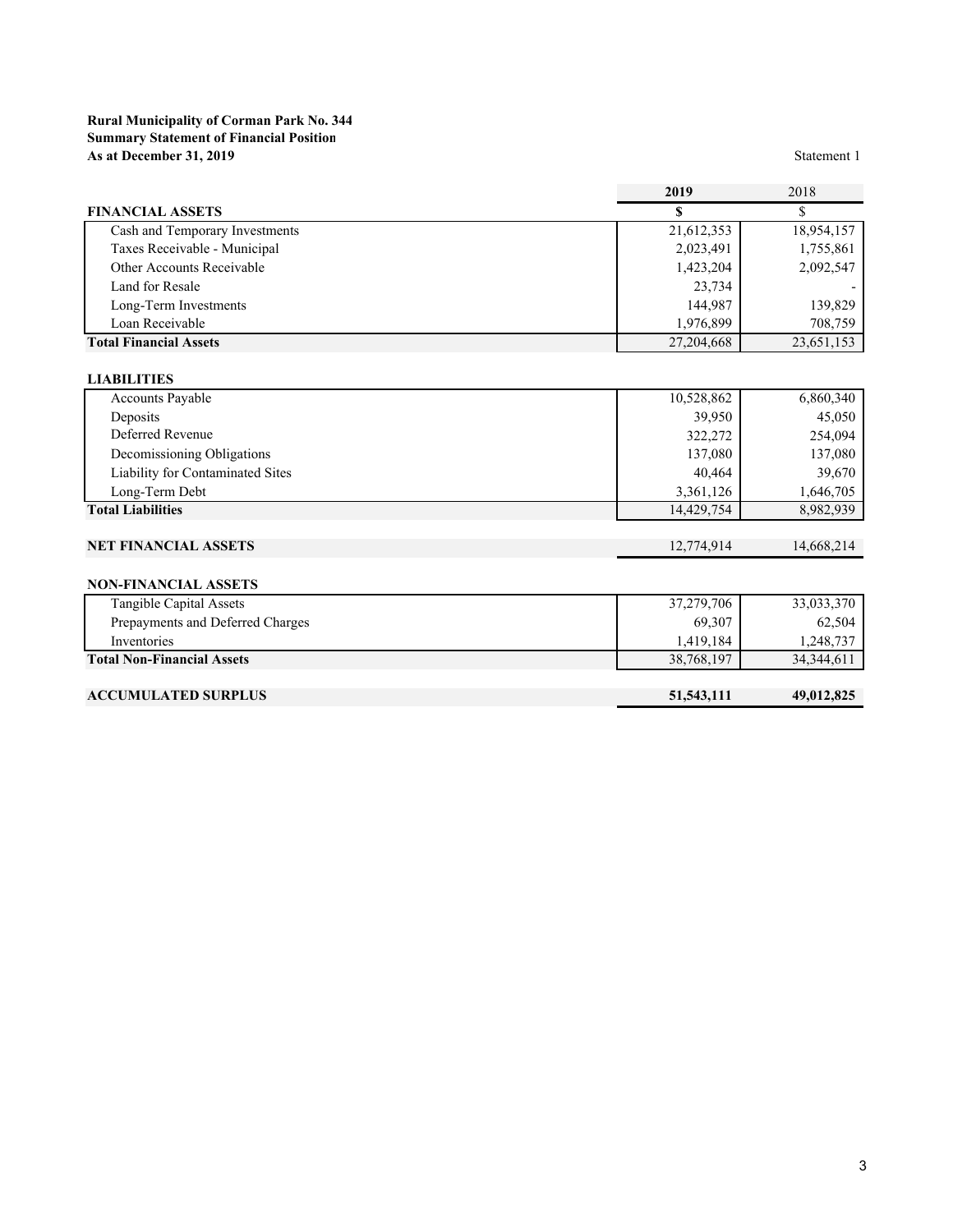#### **Rural Municipality of Corman Park No. 344 Summary Statement of Operations Year ended December 31, 2019** Statement 2

|                                                                             | 2019 Budget | 2019         | 2018       |
|-----------------------------------------------------------------------------|-------------|--------------|------------|
| <b>REVENUES</b>                                                             | S           | S            | \$         |
| Taxes and Other Unconditional Revenue                                       | 13,480,671  | 13,692,820   | 12,887,801 |
| Fees and Charges                                                            | 3,650,097   | 3,011,507    | 4,996,559  |
| <b>Conditional Grants</b>                                                   | 89,511      | 82,317       | 70,625     |
| Tangible Capital Asset Sales - (Loss)                                       |             | (277,930)    | (110,714)  |
| Investment Income and Commissions                                           | 137,700     | 245,523      | 192,682    |
| Other Revenues                                                              | 893,800     | 802,251      | 1,091,267  |
| <b>Total Revenues</b>                                                       | 18,251,779  | 17,556,488   | 19,128,220 |
| <b>EXPENSES</b>                                                             |             |              |            |
| <b>General Government Services</b>                                          | 1,611,278   | 1,655,015    | 1,597,948  |
| Protective Services                                                         | 2,946,682   | 3,471,324    | 2,879,065  |
| <b>Transportation Services</b>                                              | 9,086,551   | 8,664,606    | 7,990,327  |
| <b>Environmental and Public Health Services</b>                             | 317,372     | 281,119      | 260,636    |
| Planning and Development Services                                           | 1,643,985   | 1,244,216    | 1,416,376  |
| Recreation and Cultural Services                                            | 119,315     | 111,899      | 108,108    |
| <b>Utility Services</b>                                                     | 797,268     | 784,949      | 792,141    |
| <b>Total Expenses</b>                                                       | 16,522,451  | 16,213,128   | 15,044,601 |
| <b>Surplus of Revenues over Expenses before Other Capital Contributions</b> | 1,729,328   | 1,343,360    | 4,083,619  |
|                                                                             |             |              |            |
| Provincial/Federal Capital Grants and Contributions                         | 637,585     | 1,186,926    | 865,881    |
| <b>Surplus of Revenues over Expenses</b>                                    | 2,366,913   | 2,530,286    | 4,949,500  |
|                                                                             |             |              |            |
| <b>Accumulated Surplus, Beginning of Year</b>                               | 49,012,825  | 49,012,825   | 44,063,325 |
| <b>Accumulated Surplus, End of Year</b>                                     | 51,379,738  | 51, 543, 111 | 49,012,825 |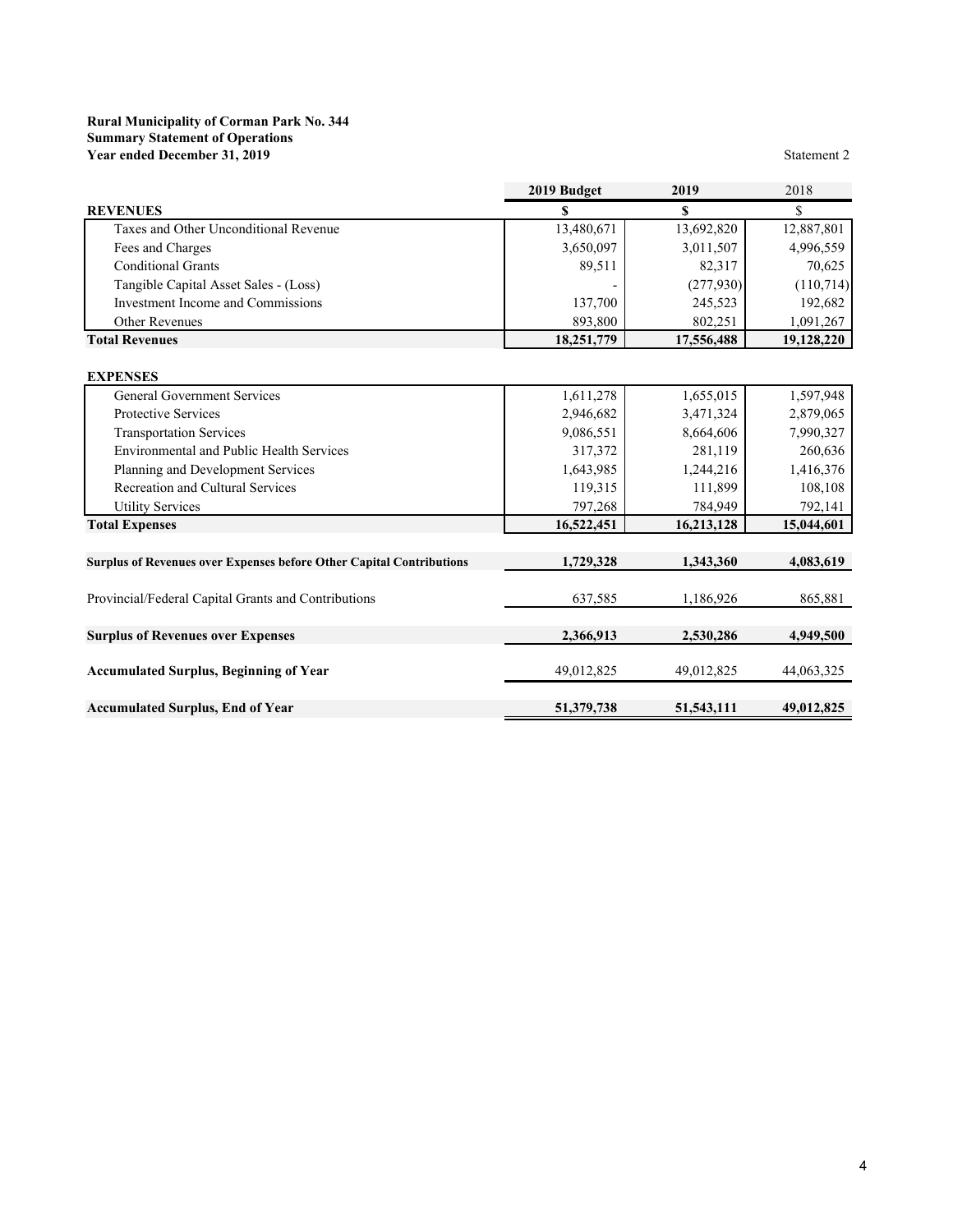#### **Rural Municipality of Corman Park No. 344 Summary Statement of Change in Net Financial Assets Year ended December 31, 2019** Statement 3

|                                                 | 2019 Budget | 2019        | 2018        |
|-------------------------------------------------|-------------|-------------|-------------|
|                                                 |             | \$          |             |
| <b>Surplus of Revenues over Expenses</b>        | 2,366,913   | 2,530,286   | 4,949,500   |
|                                                 |             |             |             |
| Acquisition of tangible capital assets          |             | (6,759,574) | (6,098,731) |
| Amortization of tangible capital assets         |             | 1,936,002   | 1,687,997   |
| Proceeds on disposal of tangible capital assets |             | 299,306     | 303,947     |
| Loss on the disposal of tangible capital assets |             | 277,930     | 110,714     |
| <b>Increase in Tangible Capital Assets</b>      |             | (4,246,336) | (3,996,073) |
|                                                 |             |             |             |
| Acquisition of supplies inventories             |             | (1,419,184) | (1,248,737) |
| Net change in prepaid expenses                  |             | (6,803)     | (13,658)    |
| Consumption of supplies inventory               |             | 1,248,737   | 713,800     |
| <b>Increase in Other Non-financial Assets</b>   |             | (177, 250)  | (548, 595)  |
| (Decrease) Increase in Net Financial Assets     | 2,366,913   | (1,893,300) | 404,832     |
|                                                 |             |             |             |
| <b>Net Financial Assets - Beginning of Year</b> | 14,668,214  | 14,668,214  | 14,263,382  |
| <b>Net Financial Assets - End of Year</b>       | 17,035,127  | 12,774,914  | 14,668,214  |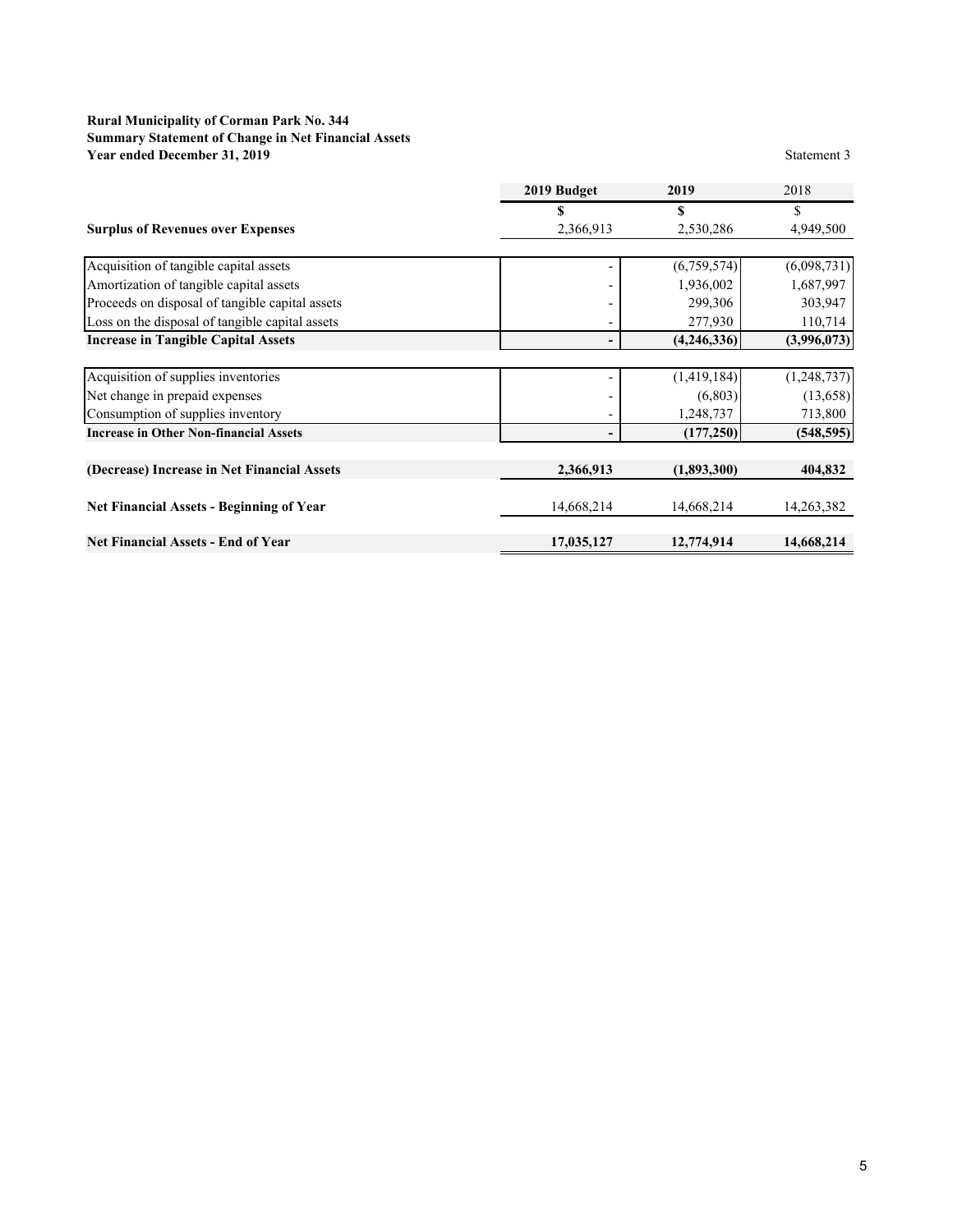#### **Rural Municipality of Corman Park No. 344 Summary Statement of Cash Flow As at December 31, 2019** Statement 4

| Operating:                                  |             |             |
|---------------------------------------------|-------------|-------------|
| Surplus of Revenues over Expenses           | 2,530,286   | 4,949,500   |
| Amortization                                | 1,936,002   | 1,687,997   |
| Loss on disposal of tangible capital assets | 277,930     | 110,714     |
|                                             | 4,744,218   | 6,748,211   |
| Change in non-cash working capital          |             |             |
| Taxes Receivable - Municipal                | (267, 630)  | 67,877      |
| Other Accounts Receivable                   | 669,343     | (562, 569)  |
| Loans Granted                               | (1,268,140) | (708, 759)  |
| <b>Accounts Payable</b>                     | 3,668,522   | (2,576,069) |
| Deposits                                    | (5,100)     | 16,400      |
| Deferred Revenue                            | 68,178      | (208, 555)  |
| Liability for Contaminated Sites            | 794         | 663         |
| Inventories                                 | (170, 447)  | (534, 937)  |
| Prepayments and Deferred Charges            | (6,803)     | (13,658)    |

Cash provided by operating activities **7,409,201** 2,228,604

| <b>Capital:</b>                                       |             |             |
|-------------------------------------------------------|-------------|-------------|
| Acquisition of tangible capital assets                | (6,759,574) | (6,098,731) |
| Proceeds from the disposal of tangible capital assets | 299,306     | 303,947     |
| Cash used in capital activities                       | (6.460.268) | (5,794,784) |

| Investing:                                      |     |       |
|-------------------------------------------------|-----|-------|
| Long-term investments                           | 501 | 1.342 |
| Cash (used in) provided by investing activities | 1EQ | 7.342 |

| <b>Financing:</b>                                         |            |             |
|-----------------------------------------------------------|------------|-------------|
| Long-term debt issued                                     | 1,900,000  |             |
| Long-term debt repaid                                     | (185, 579) | (180, 349)  |
| Cash provided by (used in) financing activities           | 1,714,421  | (180, 349)  |
|                                                           |            |             |
| Change in Cash and Temporary Investments during the year  | 2,658,196  | (3,739,187) |
|                                                           |            |             |
| <b>Cash and Temporary Investments - Beginning of Year</b> | 18,954,157 | 22,693,344  |
|                                                           |            |             |
| <b>Cash and Temporary Investments - End of Year</b>       | 21,612,353 | 18,954,157  |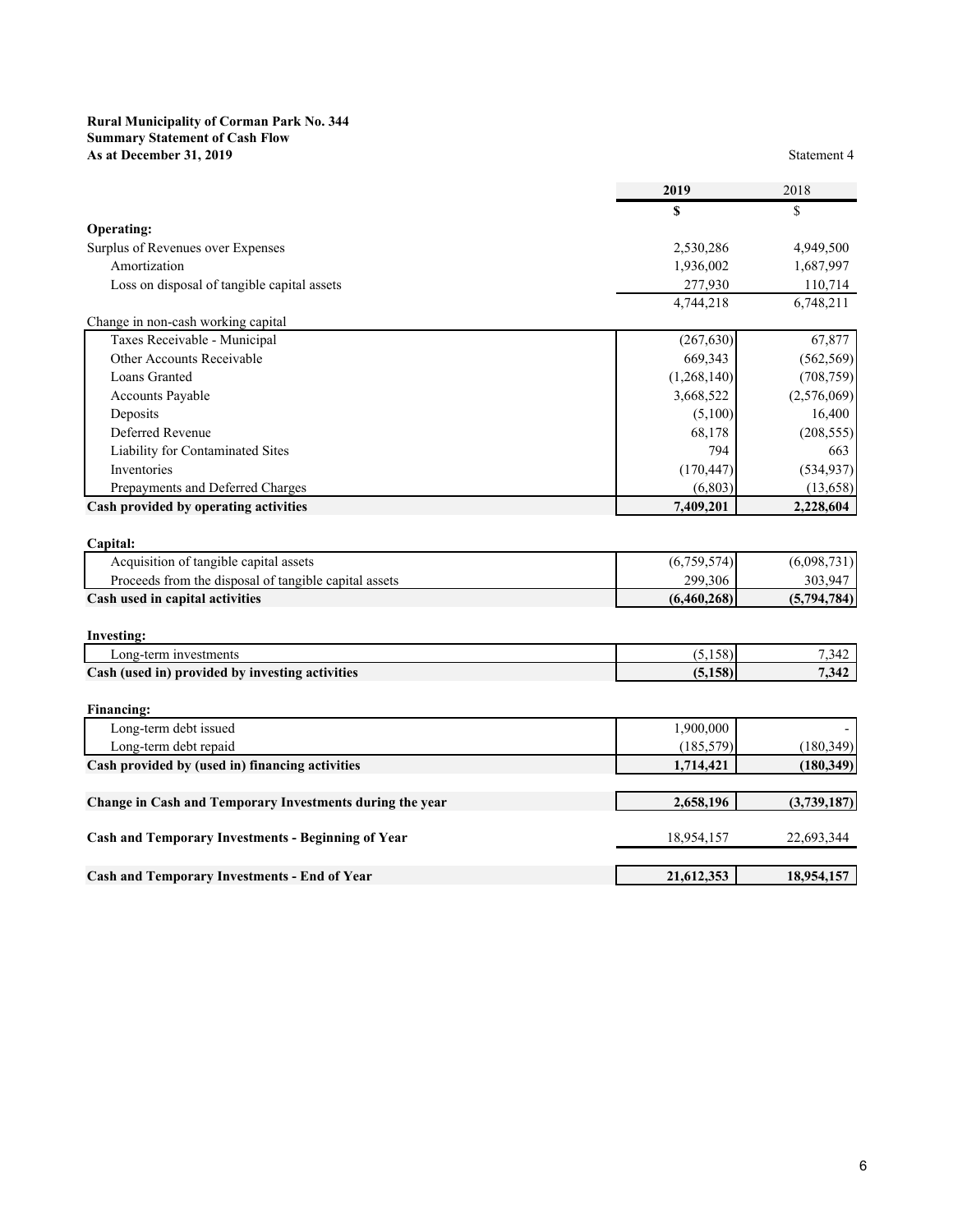#### **1. Basis of Presentation**

These summary financial statements are derived from are presented on the same basis as the audited financial statements of the Rural Municipality of Corman Park (the "Municipality") as at December 31, 2019 and for the year then ended, except as described in the following paragraphs.

The preparation of these summary financial statements requires management to determine the information that needs to be reflected in the summary financial statements so that they are consistent, in all material respects, with or represent a fair summary of the audited financial statements.

These summarized financial statements have been prepared by management using the following criteria:

- a) whether information in the summary financial statements is in agreement with the related information in the complete audited financial statements; and
- b) whether, in all material respects, the summary financial statements contain the information necessary to avoid distorting or obscuring matters disclosed in the related complete audited financial statements, including the notes thereto.

Management determined that the notes and the schedules to the financial statements are not required for general understanding of financial position, results of operations, changes in net financial assets and cash flows of the Municipality. Therefore these items not included herein are however integral parts of the financial statements presented in accordance with Canadian public sector accounting standards.

The complete audited financial statements of the Municipality are available upon request by contacting the Municipality.